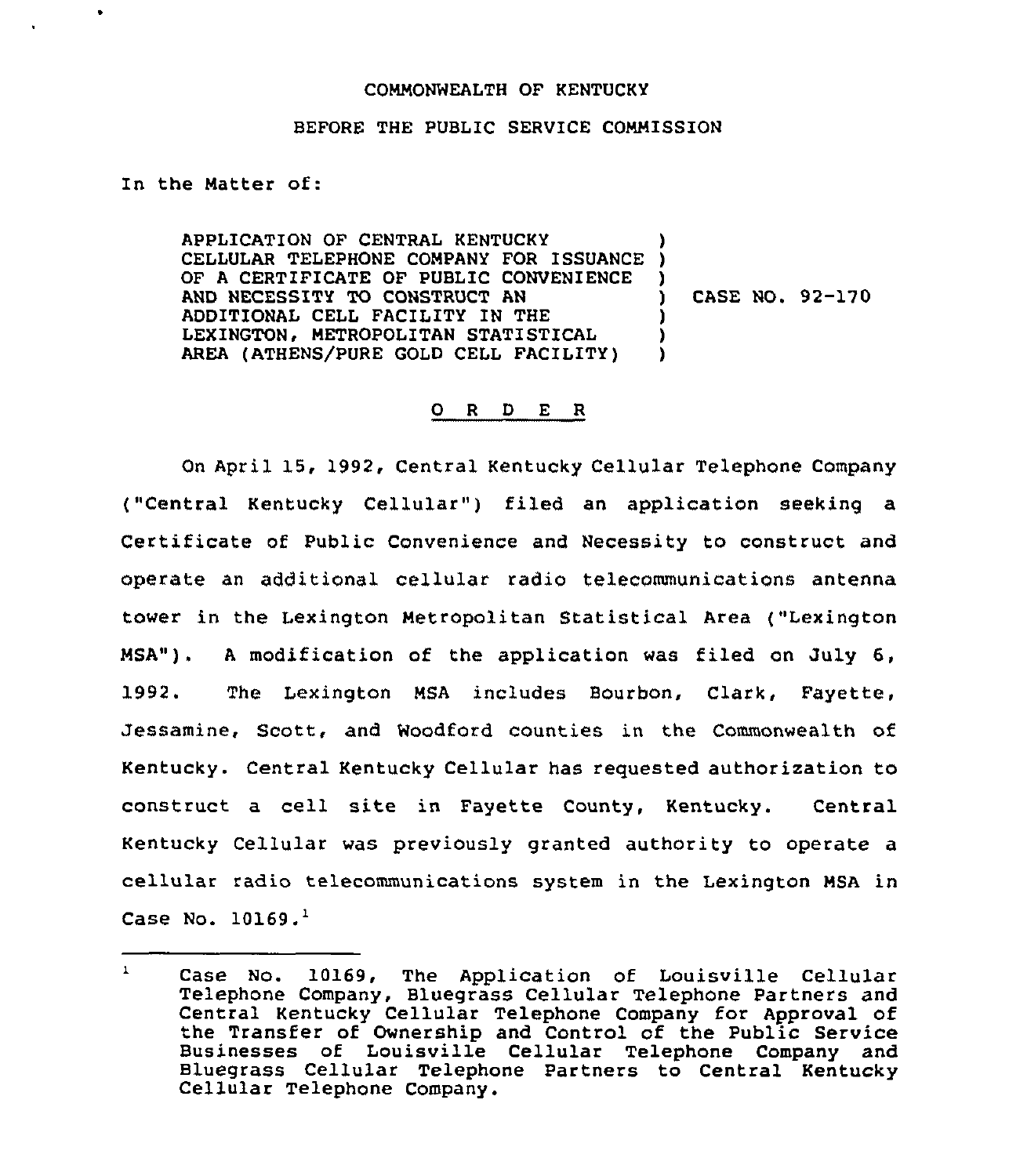The proposed cell site consists of a self-supporting antenna tower, with attached antennas, not to exceed 298 feet in height and an equipment shelter to be located at 5790 Athens-Boonesboro Road, Lexington, Fayette County, Kentucky. The coordinates for the proposed cell site are North Latitude 37° 57' 19" by West Longitude  $84^{\circ}$  22' 56".

Central Kentucky Cellular has provided information regarding the structure of the tower, safety measures, and antenna design criteria for the proposed cell site. Based upon the application, the tower and foundation design appear to meet the criteria of the Building Officials and Code Administrators International, Inc. (BOCA) National Building Code with reference to earthquakes, winds, and tornadoes.

Pursuant to KRS 100.324(1), the proposed cell site's construction is exempt from local zoning ordinances. However, Central Kentucky Cellular has notified the Lexington-Fayette Urban County Planning Division of the proposed construction. Central Kentucky Cellular has filed applications with the Federal Aviation Administration ("FAA") and the Kentucky Airport Zoning Commission ("KAZC") seeking approval of the proposed construction. Both decisions are pending.

Central Kentucky Cellular has filed notices verifying that each property owner and/or resident within 500 feet of the proposed cell site has been notified of the pending construction. The notice solicited any comments and informed the property owner and/or resident of their right to intervene in the application

 $-2-$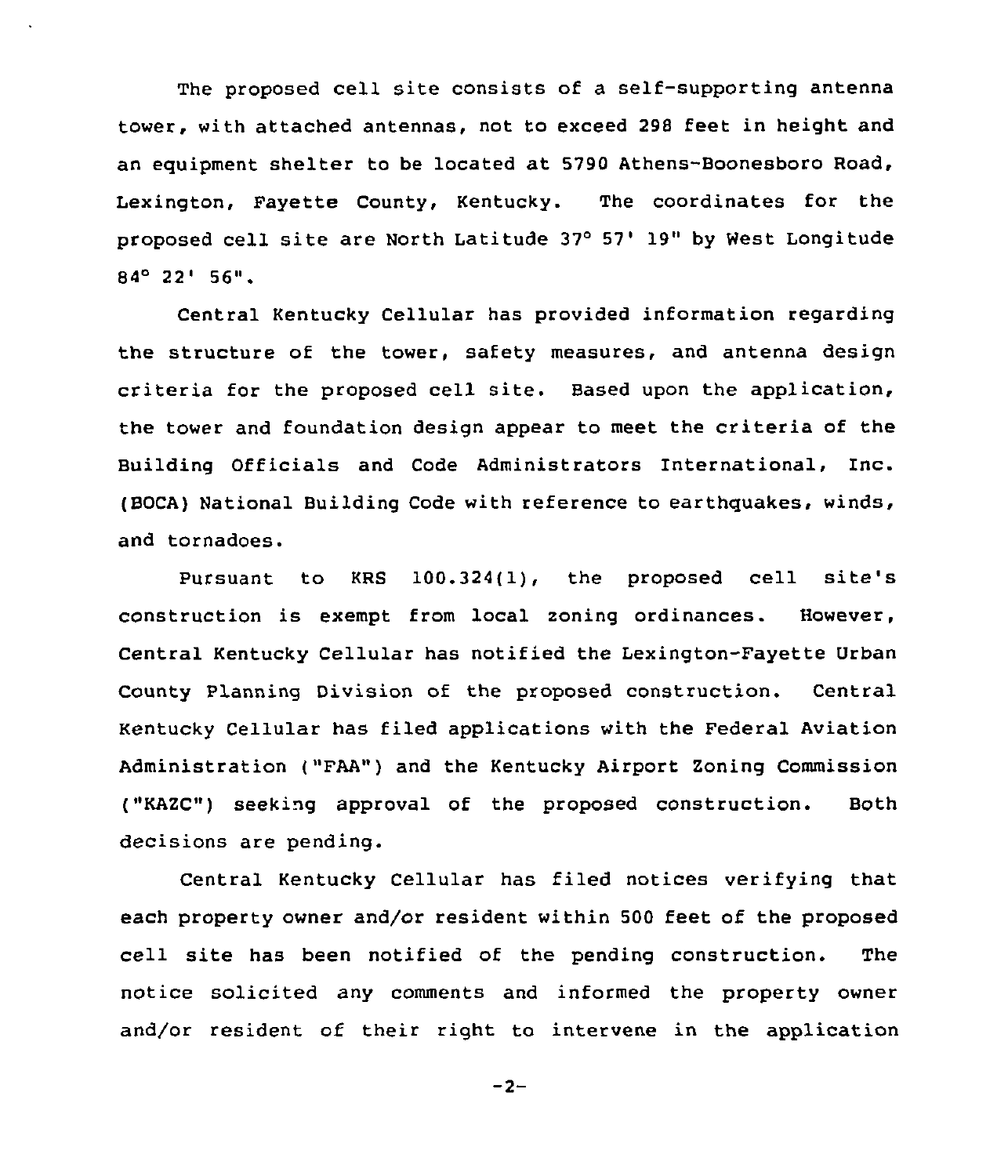process. The Commission received several protest letters including two requests for intervention from Mr. and Mrs. Thomas Puckett and R.W. Coomer. Both requests for intervention were granted, and a hearing was held at the Commission's offices in Frankfort, Kentucky on August 7, 1992.

During the hearing, Central Kentucky Cellular testified that the proposed cell site was required to alleviate an area of weak or non-existent coverage in the Athens area and north of the Kentucky River. Central Kentucky Cellular also stated that at least two other potential cell site locations were investigated. However, the proposed location was ultimately chosen by Central Kentucky Cellular because of its higher elevation, and since it is located in a rural area close to a ballpark and an industrial park, it was considered to be less intrusive to surrounding property owners than the other sites.

The concerns of the intervenors focused on two main issues: potential property devaluation and possible interference with existing communications equipment (i.e., amateur radio and satellite television transmissions). Central Kentucky Cellular presented evidence that there would be minimal or no effect on property values in the vicinity. Central Kentucky Cellular offered expert testimony, including extensive numerical analysis, that refuted the probability of the proposed cell site interfering with any radio frequency transmissions or receptions. In any event, Central Kentucky Cellular stated that it would purchase the appropriate filtering equipment and pay for its installation if it

 $-3-$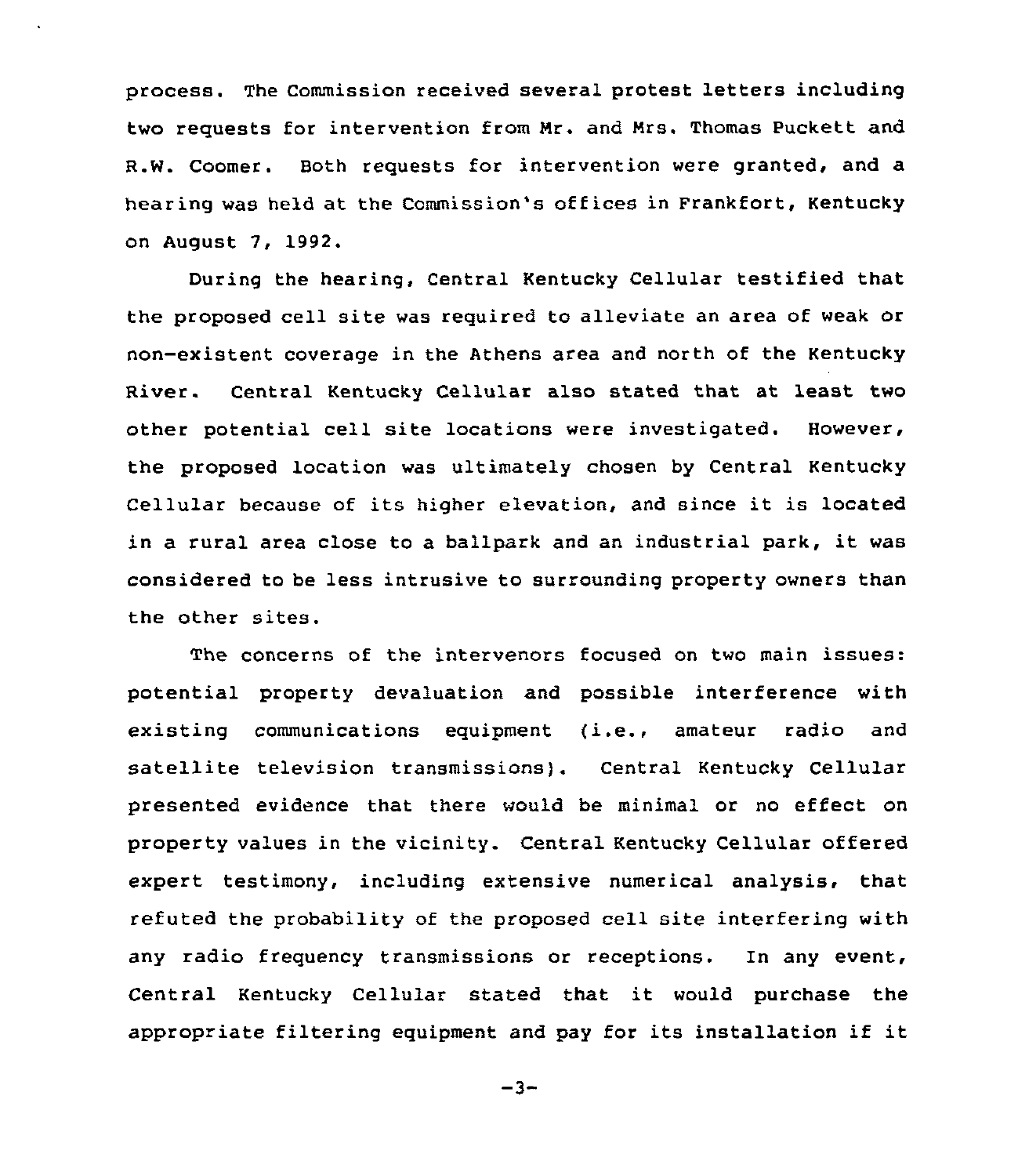received evidence that a radio interference problem occurred due to the proposed cell site.

Central Kentucky Cellular was questioned by counsel for Nr. Puckett if it would be possible to locate the necessary cellular equipment on a nearby tower ("Clays Ferry Transmitting Site") currently being used by Danbury Cellular Telephone Company ("Danbury Cellular"), a carrier servicing the adjacent Rural service Area No. <sup>6</sup> ("RsA No. 6"). central Kentucky cellular responded that it could obtain adequate coverage of its service area in southern Fayette County if it were to locate its facilities on the Clays Ferry Transmitting Site. However, because that tower is located in RSA No. 6, Central Kentucky Cellular would have to obtain permission from Danbury Cellular before locating within its service area.

On September 11, 1992, the Commission issued an Order scheduling another hearing on September 25, 1992 and made Danbury Cellular a party to this case. Kentucky Educational Television ("KET") owns the Clays Ferry Transmitting Site, and a KET designee was also subpoenaed to appear at the hearing to provide testimony on the reasonableness and feasibility of Central Kentucky Cellular placing cellular facilities on that tower.

At the September 25, <sup>1992</sup> hearing, KET indicated that it would be interested in leasing additional space to Central Kentucky Cellular if preliminary tests indicated the tower structure is strong enough to maintain Central Kentucky Cellular's facilities in a proper manner. Danbury Cellular did not object to Central

 $-4-$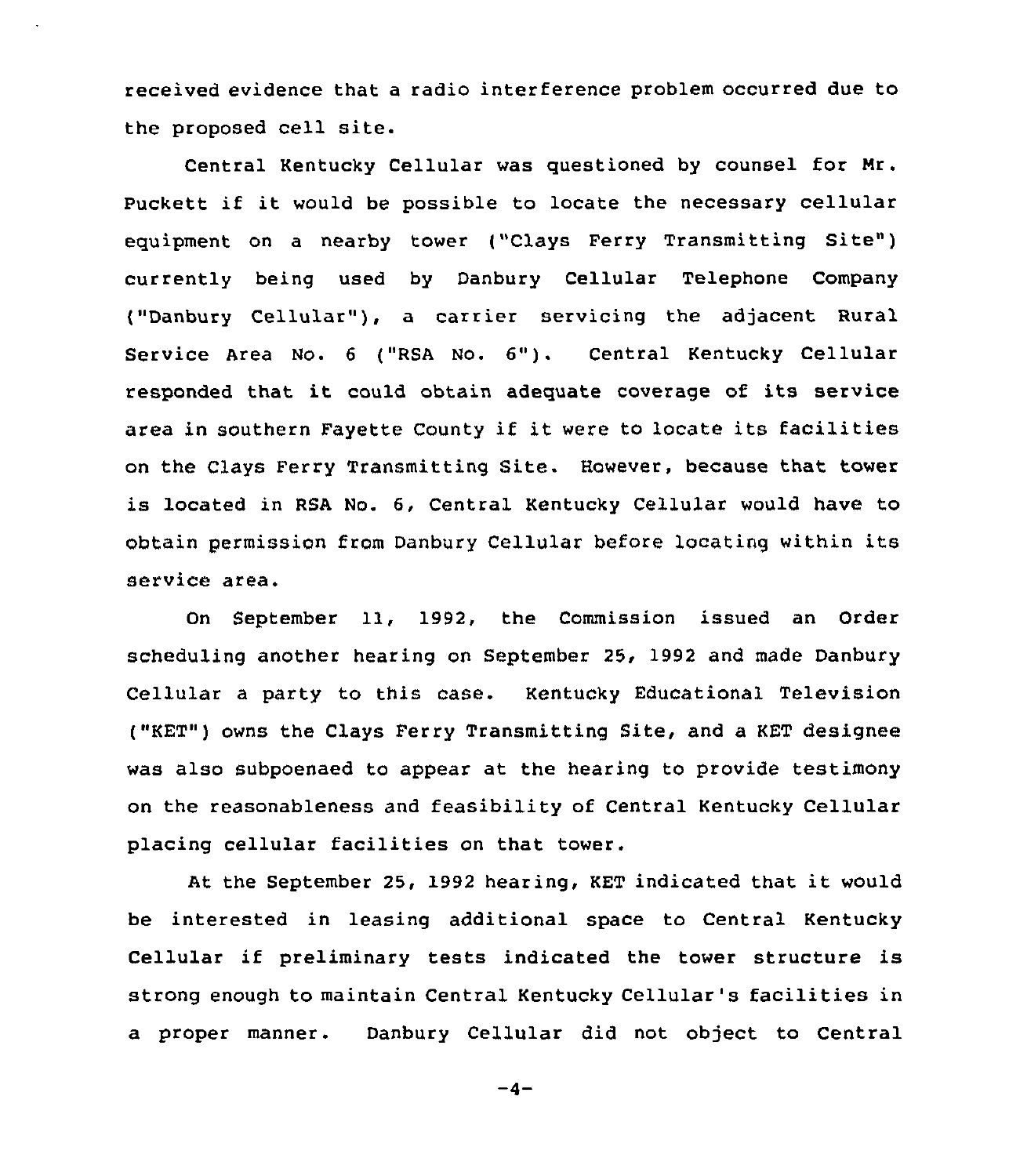Kentucky Cellular placinq its facilities on the Clays Ferry Transmitting Site tower during the hearing or at any other time.

On October 9, 1992, the Commission issued an Order requiring Central Kentucky Cellular to proceed with all steps necessary to determine the feasibility of locating its facilities on KET's Clays Ferry Transmitting Site and to report to the Commission within 60 days the steps taken and the current status.

On December 8, 1992, Central Kentucky Cellular filed a status report of the feasibility of locating its facilities on KET's Clays Ferry Transmitting Site. Central Kentucky Cellular reported that the final evaluation was not yet available but was expected by December 15, 1992.

On December 21, 1992, Central Kentucky Cellular filed a report disclosing the final results of the studies to determine the feasibility of locating Central Kentucky Cellular's facilities on KET's Clays Ferry Transmitting Site. The study revealed that the existing structure would be overstressed by Central Kentucky Cellular's additional facilities. Modification would be required to bring the tower up to acceptable strength. Included in the report was a letter from KET stating that after reviewing the results of the studies, KET has determined that it cannot provide service to Central Kentucky Cellular.

The original location Central Kentucky Cellular has chosen for the proposed cell site is within 1200 feet of Athens-Boonesboro Road where Blue Sky Industrial Park, Pure Gold Night Club, Holiday Inn, and other commercial properties are located. The site is in

 $-5-$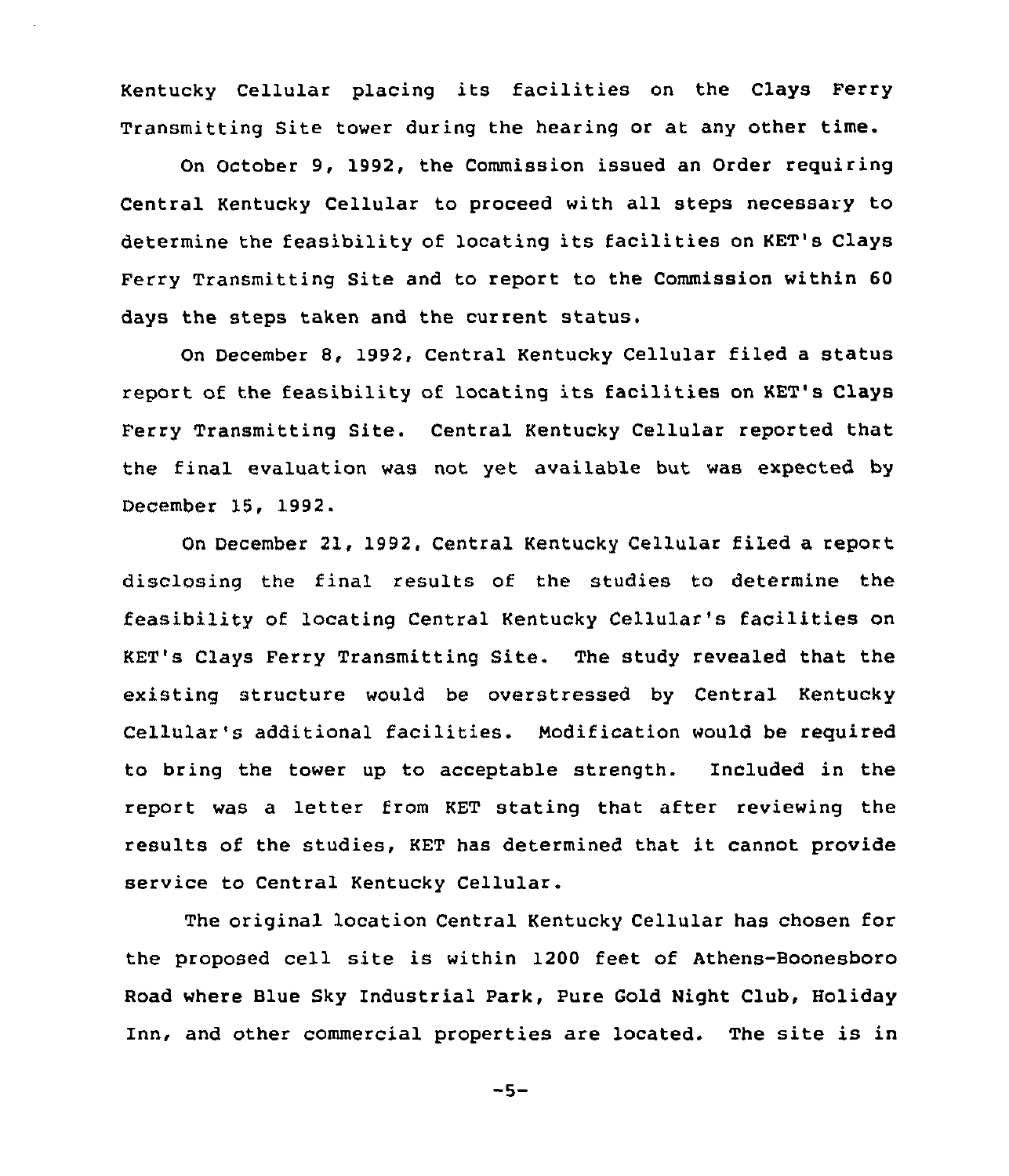a field where there are no houses or other dwellings within 500 feet. Given the nature of the surrounding property and the minimal safety concern, the site appears to be suitable for the proposed tower. Evidence presented as a result of the hearings reveals that Central Kentucky Cellular has gone to extensive measures to determine the existence of suitable alternative cell sites without success. Central Kentucky Cellular has addressed all of the concerns presented by the intervenors and has even offered to correct any interference problems that may result from the proposed facility's installation.

The Commission, having considered the evidence of record and being otherwise sufficiently advised, finds that Central Kentucky Cellular should be granted a Certificate of Public Convenience and Necessity to construct and operate the proposed cell site in the Lexington NSA under its previously approved tariff.

IT IS THEREFORE ORDERED that:

1. Central Kentucky Cellular be and it hereby is granted <sup>a</sup> Certificate of Public Convenience and Necessity to construct and operate a self-supporting cellular radio telecommunications antenna tower, with attached antennas, not to exceed 298 feet in height in the Lexington NSA to be located at 5790 Athens-Boonesboro Road, Lexington, Fayette County, Kentucky. The coordinates for the proposed cell site are North Latitude 37° 57' 19" by West Longitude  $84^{\circ}$  22' 56".

2. Central Kentucky Cellular shall file copies of the final decisions regarding its pending FAA and KAZC applications for this cell site construction within 10 days of receiving these decisions.

 $-6-$